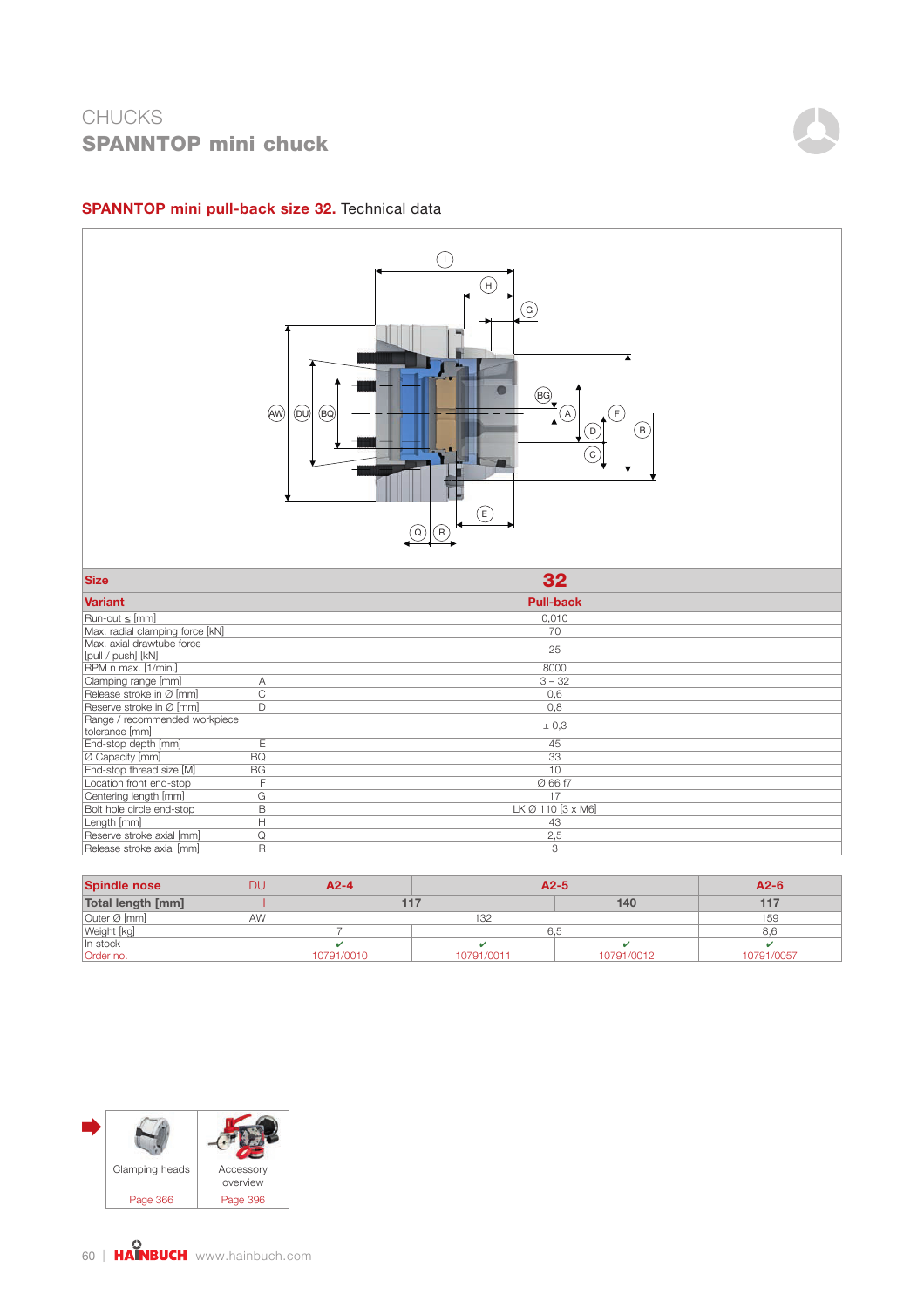

#### SPANNTOP mini pull-back size 42. Technical data



| <b>Spindle nose</b> | DU.       | $A2-4$     | $A2-5$     |            |            | $A2-6$     |            |  |  |
|---------------------|-----------|------------|------------|------------|------------|------------|------------|--|--|
| Total length [mm]   |           | 122        | 114        | 122        | 140        | 122        | 140        |  |  |
| Outer Ø [mm]        | <b>AW</b> |            | 134        |            |            |            | 159        |  |  |
| Weight [kg]         |           | .5         |            |            |            |            |            |  |  |
| In stock            |           |            |            |            |            |            |            |  |  |
| Order no.           |           | 10791/0013 | 10791/0014 | 10791/0015 | 10791/0016 | 10791/0017 | 10791/0018 |  |  |

| <b>Spindle nose</b> | וופ             | AP120      |            |            | AP140      | <b>AP170</b> |  |
|---------------------|-----------------|------------|------------|------------|------------|--------------|--|
| Total length [mm]   |                 | 102        | 115        | 102        | 115        | 102          |  |
| Outer Ø [mm]        | AW <sup>'</sup> | 134        |            | 150        | 180        |              |  |
| Weight [kg]         |                 |            |            |            |            |              |  |
| In stock            |                 |            |            |            |            |              |  |
| Order no.           |                 | 10791/0019 | 10791/0020 | 10791/0021 | 10791/0022 | 10791/0061   |  |

| Clamping heads | Adaptations I.D.<br>clamping | Face driver /<br>morse taper | Accessory<br>overview |
|----------------|------------------------------|------------------------------|-----------------------|
| Page 366       | Page 240                     | Page 292                     | Page 396              |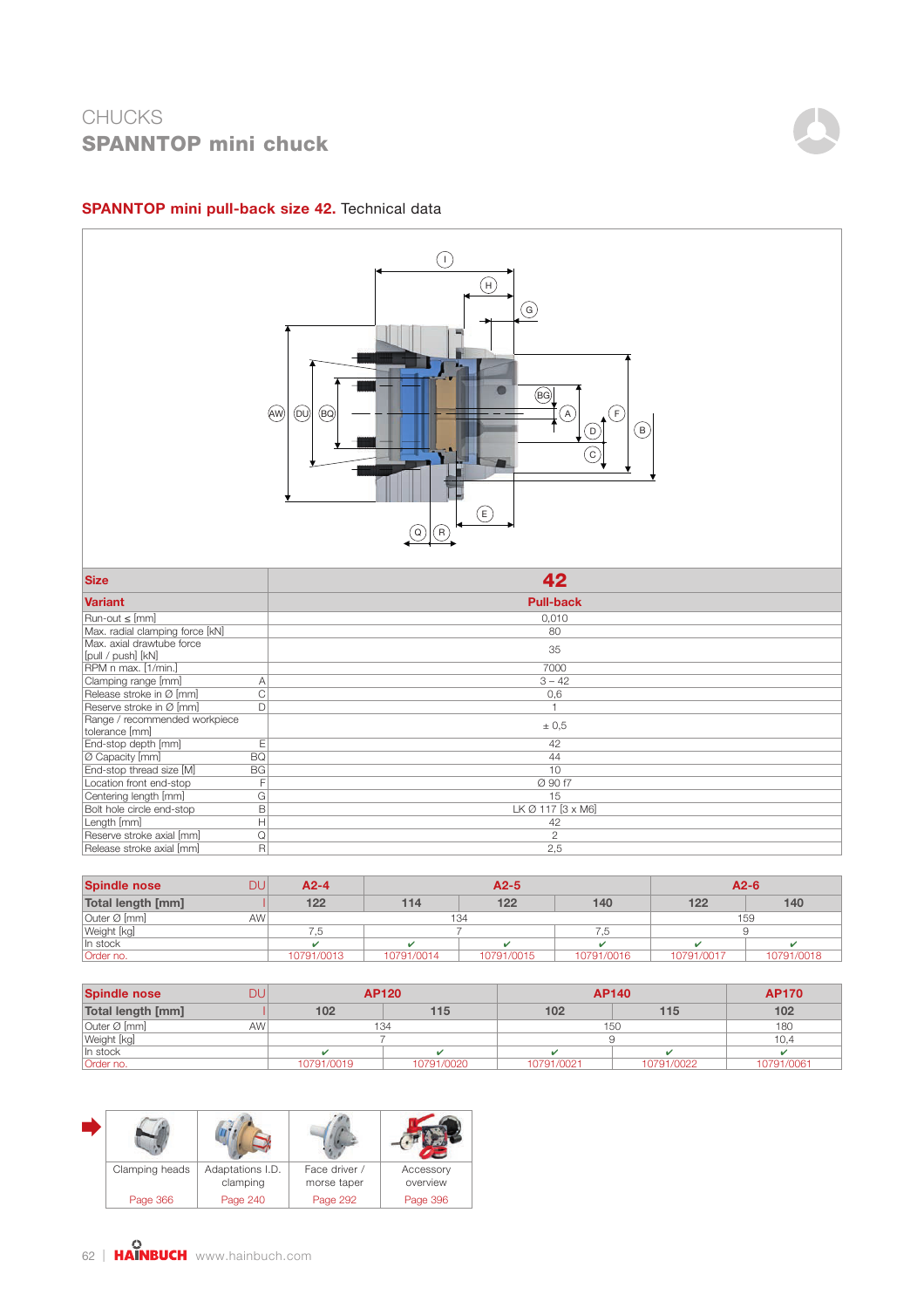

#### SPANNTOP mini pull-back size 52. Technical data



| <b>Spindle nose</b> | DU              |            | $A2-5$     | $A2-6$     |            | $A2-8$     |            |  |
|---------------------|-----------------|------------|------------|------------|------------|------------|------------|--|
| Total length [mm]   |                 | 122        | 145        | 122        | 145        | 120        | 145        |  |
| Outer Ø [mm]        | AW <sup>1</sup> |            | 149        |            | 159        | 204        |            |  |
| Weight [kg]         |                 |            |            | 9.5        |            | 14.5       |            |  |
| In stock            |                 |            |            |            |            |            |            |  |
| Order no.           |                 | 10791/0024 | 10791/0025 | 10791/0026 | 10791/0027 | 10791/0054 | 10791/0055 |  |

| <b>Spindle nose</b> | DU              | <b>AP110</b> | <b>AP120</b> |            | AP140      |            |
|---------------------|-----------------|--------------|--------------|------------|------------|------------|
| Total length [mm]   |                 | 120          | 105          | 115        | 105        | 115        |
| Outer Ø [mm]        | AW <sup>I</sup> |              | 150<br>149   |            |            |            |
| Weight [kg]         |                 | 9.5          |              |            |            |            |
| In stock            |                 |              |              |            |            |            |
| Order no.           |                 | 10791/0051   | 10791/0047   | 10791/0048 | 10791/0049 | 10791/0050 |

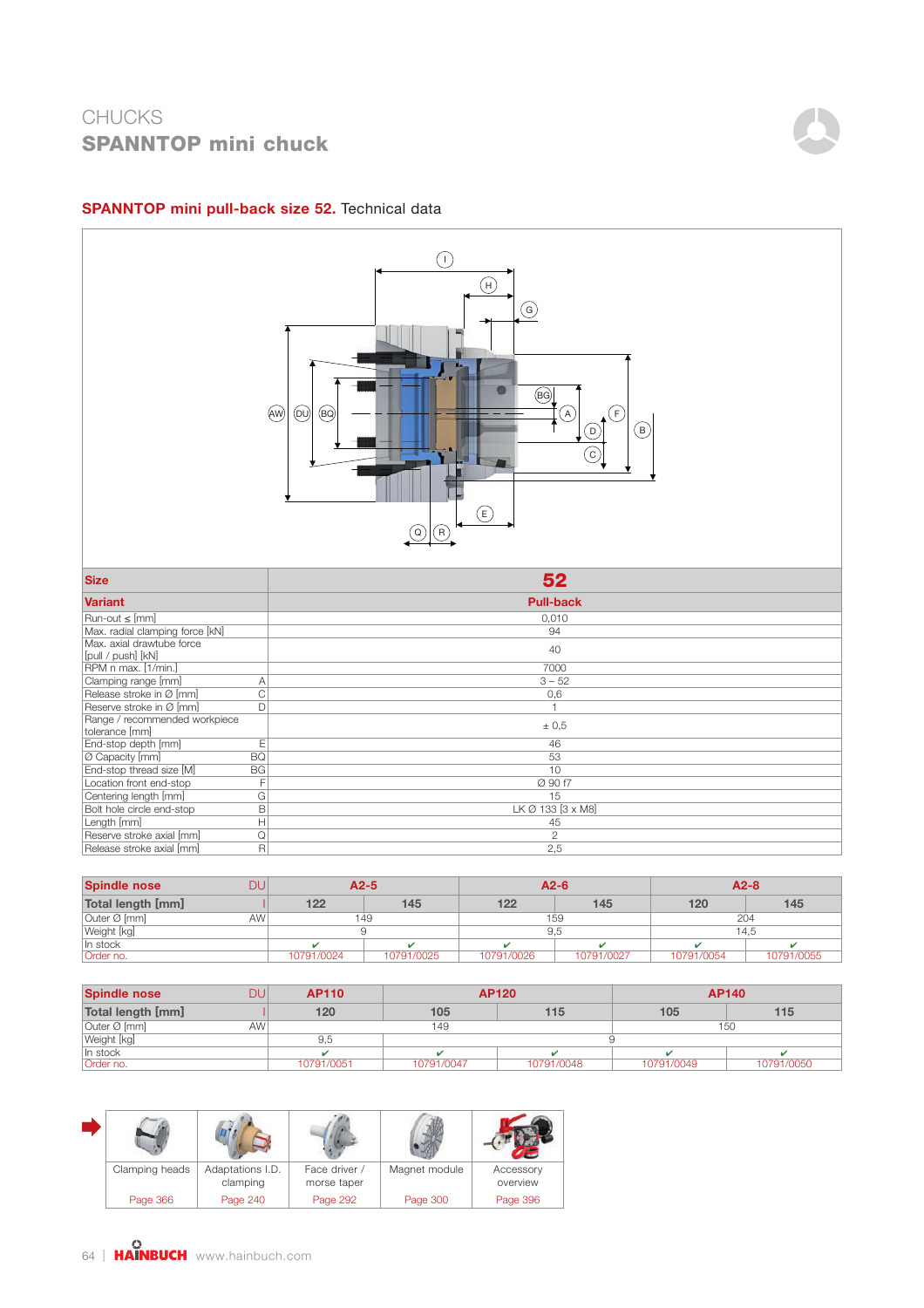

#### SPANNTOP mini pull-back size 65. Technical data



| <b>Spindle nose</b> | DU              |            | $A2-5$<br>$A2-6$ |            |            |            | $A2-8$     |            |            |
|---------------------|-----------------|------------|------------------|------------|------------|------------|------------|------------|------------|
| Total length [mm]   |                 | 124        | 130              | 150        | 126        | 130        | 155        | 130        | 155        |
| Outer Ø [mm]        | AW <sup>1</sup> |            | 165              |            |            |            | 204        |            |            |
| Weight [kg]         |                 | ' 1.5      |                  |            |            |            | 15         |            |            |
| In stock            |                 |            |                  |            |            |            |            |            |            |
| Order no.           |                 | 10791/0058 | 10791/0001       | 10791/0002 | 10791/0003 | 10791/0004 | 10791/0005 | 10791/0006 | 10791/0007 |

| <b>Spindle nose</b> | DU |            | <b>AP140</b><br><b>AP120</b> |            |            | <b>AP170</b> | <b>AP220</b> |
|---------------------|----|------------|------------------------------|------------|------------|--------------|--------------|
| Total length [mm]   |    |            | 120                          | 111        | 120        | 115          | 112          |
| Outer Ø [mm]        | AW |            | 165                          |            |            |              | 230          |
| Weight [kg]         |    |            |                              |            | 10.5       |              | 16,7         |
| In stock            |    |            |                              |            |            |              |              |
| Order no.           |    | 10791/0028 | 10791/0029                   | 10791/0008 | 10791/0009 | 10791/0030   | 10791/0056   |

| Clamping heads | Adaptations I.D.<br>clamping | Adaptations jaw<br>clamping | Face driver /<br>morse taper | Magnet module | Accessory<br>overview |
|----------------|------------------------------|-----------------------------|------------------------------|---------------|-----------------------|
| Page 366       | Page 240                     | Page 286                    | Page 292                     | Page 300      | Page 396              |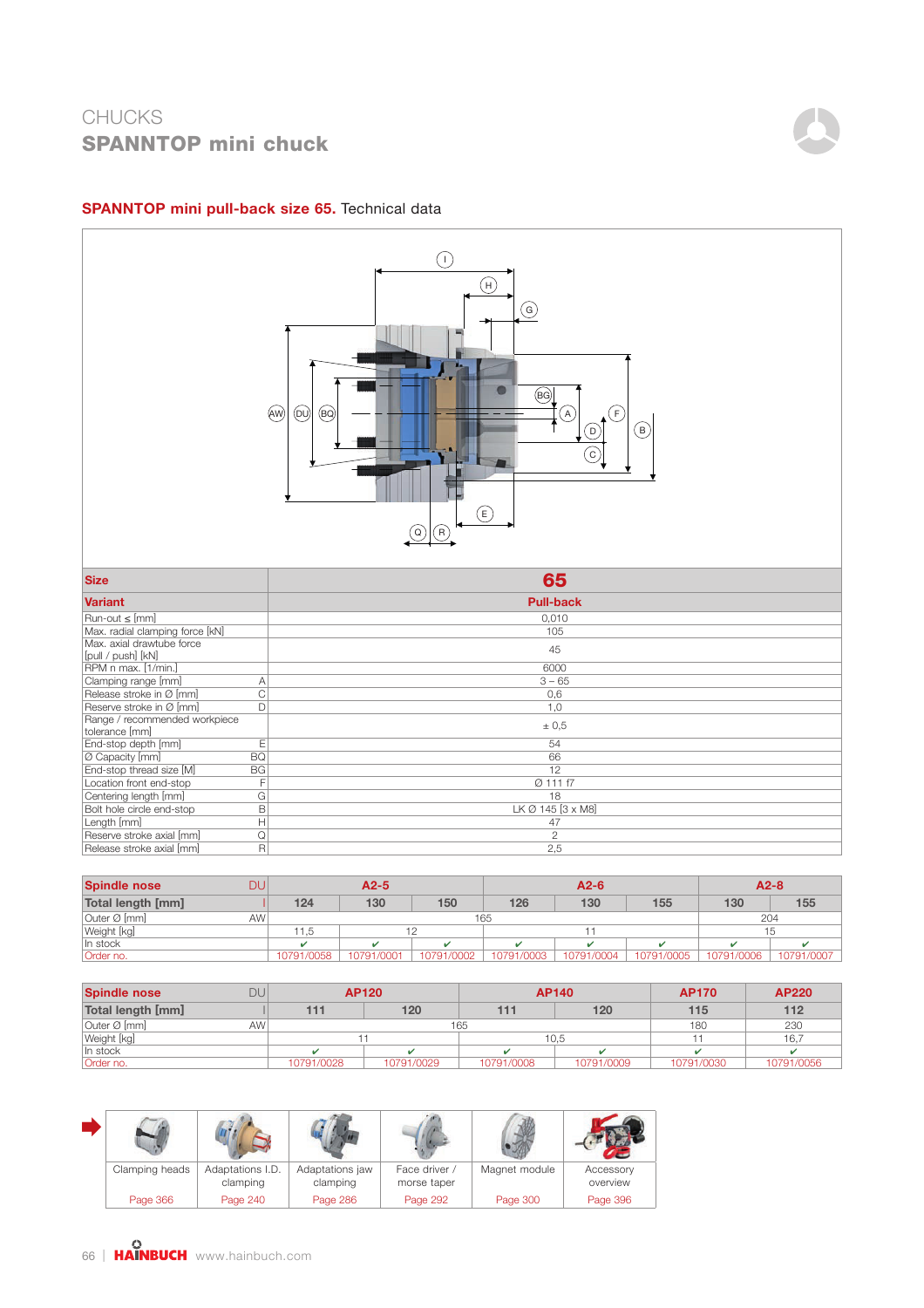

### SPANNTOP mini pull-back size 80. Technical data



| <b>Spindle nose</b> | DU        | $A2-5$     |            | $A2-6$     |            |            | $A2-8$     |            |
|---------------------|-----------|------------|------------|------------|------------|------------|------------|------------|
| Total length [mm]   |           | 132        | 128        | 135        | 155        | 132        | 150        | 180        |
| Outer Ø [mm]        | <b>AW</b> |            | 171        |            |            |            | 204        |            |
| Weight [kg]         |           | 12,8       |            | 12.5       |            |            | 15.5       |            |
| In stock            |           |            |            |            |            |            |            |            |
| Order no.           |           | 10791/0052 | 10791/0031 | 10791/0032 | 10791/0033 | 10791/0034 | 10791/0035 | 10791/0036 |

| <b>Spindle nose</b> | DU              | <b>AP140</b> | <b>AP170</b> |
|---------------------|-----------------|--------------|--------------|
| Total length [mm]   |                 | 132          | 115          |
| Outer Ø [mm]        | AW <sup>!</sup> | 171          | 180          |
| Weight [kg]         |                 | 13.0         |              |
|                     |                 |              |              |
| Order no.           |                 | 10791/0060   | 10791/0037   |

| Clamping heads | Adaptations I.D.<br>clamping | Adaptations jaw<br>clamping | Face driver /<br>morse taper | Magnet module | Accessory<br>overview |
|----------------|------------------------------|-----------------------------|------------------------------|---------------|-----------------------|
| Page 366       | Page 240                     | Page 286                    | Page 292                     | Page 300      | Page 396              |